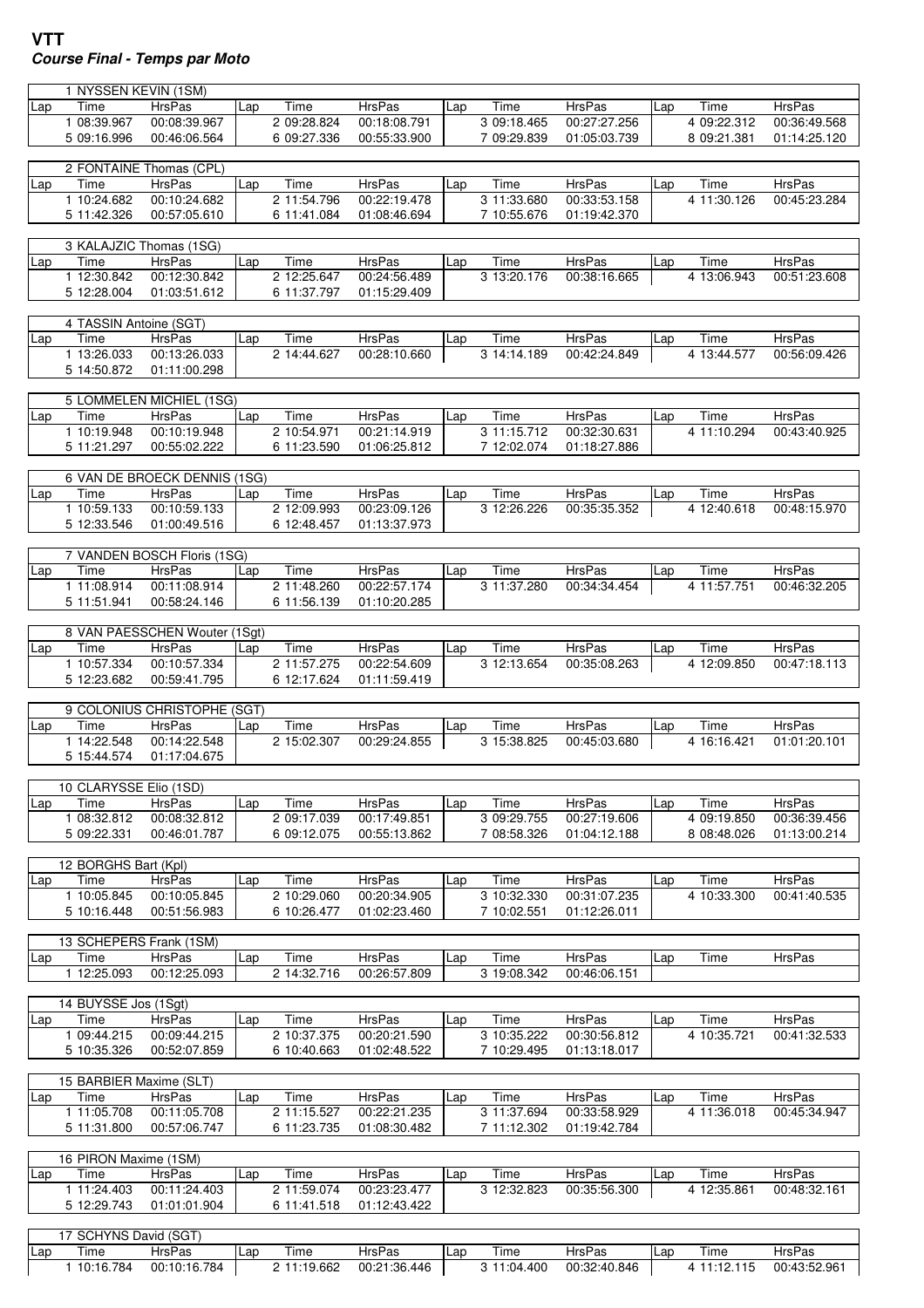|     |              | 5 11:19.641                | 00:55:12.602                                |     | 6 11:54.608                | 01:07:07.210                  |     | 7 11:08.765         | 01:18:15.975                  |     |                     |                               |
|-----|--------------|----------------------------|---------------------------------------------|-----|----------------------------|-------------------------------|-----|---------------------|-------------------------------|-----|---------------------|-------------------------------|
|     |              | 18 BOUCHE Lucas (1SG)      |                                             |     |                            |                               |     |                     |                               |     |                     |                               |
| Lap |              | Time                       | <b>HrsPas</b>                               | Lap | Time                       | HrsPas                        | Lap | Time                | <b>HrsPas</b>                 | Lap | Time                | <b>HrsPas</b>                 |
|     |              | 1 09:53.086                | 00:09:53.086                                |     | 2 10:22.961                | 00:20:16.047                  |     | 3 10:36.072         | 00:30:52.119                  |     | 4 10:31.087         | 00:41:23.206                  |
|     |              | 5 10:24.306                | 00:51:47.512                                |     | 6 10:26.890                | 01:02:14.402                  |     | 7 10:11.381         | 01:12:25.783                  |     |                     |                               |
|     |              |                            |                                             |     |                            |                               |     |                     |                               |     |                     |                               |
|     |              | 19 SANA Florent (1SG)      |                                             |     |                            |                               |     |                     |                               |     |                     |                               |
| Lap |              | Time                       | <b>HrsPas</b>                               | Lap | Time                       | <b>HrsPas</b>                 | Lap | Time                | HrsPas                        | Lap | Time                | <b>HrsPas</b>                 |
|     |              | 1 11:40.635<br>5 12:58.278 | 00:11:40.635<br>01:02:23.955                |     | 2 12:42.624<br>6 14:34.144 | 00:24:23.259<br>01:16:58.099  |     | 3 12:13.488         | 00:36:36.747                  |     | 4 12:48.930         | 00:49:25.677                  |
|     |              |                            |                                             |     |                            |                               |     |                     |                               |     |                     |                               |
|     |              | 20 DROPSY Antoine (1SD)    |                                             |     |                            |                               |     |                     |                               |     |                     |                               |
| Lap |              | Time                       | <b>HrsPas</b>                               | Lap | Time                       | HrsPas                        | Lap | Time                | HrsPas                        | Lap | Time                | <b>HrsPas</b>                 |
|     |              | 1 13:59.202                | 00:13:59.202                                |     | 2 14:45.351                | 00:28:44.553                  |     | 3 15:34.339         | 00:44:18.892                  |     | 4 14:59.475         | 00:59:18.367                  |
|     |              | 5 15:36.943                | 01:14:55.310                                |     |                            |                               |     |                     |                               |     |                     |                               |
|     |              | 21 VAN HEE Thibaut (1SD)   |                                             |     |                            |                               |     |                     |                               |     |                     |                               |
| Lap |              | Time                       | <b>HrsPas</b>                               | Lap | Time                       | <b>HrsPas</b>                 | Lap | Time                | <b>HrsPas</b>                 | Lap | Time                | <b>HrsPas</b>                 |
|     | $\mathbf{1}$ |                            | 00:16:15.766                                |     | 2 19:49.466                | 00:36:05.232                  |     | 3 20:01.837         | 00:56:07.069                  |     | 4 28:05.197         | 01:24:12.266                  |
|     |              |                            |                                             |     |                            |                               |     |                     |                               |     |                     |                               |
|     |              |                            | 22 BUCHELOT Nicolas (1SD)                   |     |                            |                               |     |                     |                               |     |                     |                               |
| Lap |              | Time                       | <b>HrsPas</b>                               | Lap | Time                       | <b>HrsPas</b>                 | Lap | Time                | <b>HrsPas</b>                 | Lap | Time                | <b>HrsPas</b>                 |
|     |              | 1 11:06.557<br>5 12:26.578 | 00:11:06.557<br>01:00:02.039                |     | 2 12:11.090<br>6 13:11.016 | 00:23:17.647<br>01:13:13.055  |     | 3 12:04.326         | 00:35:21.973                  |     | 4 12:13.488         | 00:47:35.461                  |
|     |              |                            |                                             |     |                            |                               |     |                     |                               |     |                     |                               |
|     |              | 23 NETOMENDES DAVID        |                                             |     |                            |                               |     |                     |                               |     |                     |                               |
| Lap |              | Time                       | <b>HrsPas</b>                               | Lap | Time                       | HrsPas                        | Lap | Time                | <b>HrsPas</b>                 | Lap | Time                | <b>HrsPas</b>                 |
|     |              | 1 18:27.609                | 00:18:27.609                                |     | 2 21:00.874                | 00:39:28.483                  |     | 3 20:49.850         | 01:00:18.333                  |     | 4 21:50.833         | 01:22:09.166                  |
|     |              |                            |                                             |     |                            |                               |     |                     |                               |     |                     |                               |
|     |              | Time                       | 25 CORDONNIER Maxime (1SD)<br><b>HrsPas</b> | Lap | Time                       | <b>HrsPas</b>                 |     | Time                | <b>HrsPas</b>                 |     | Time                | <b>HrsPas</b>                 |
| Lap |              | 1 15:54.691                | 00:15:54.691                                |     | 2 17:52.347                | 00:33:47.038                  | Lap | 318:41.107          | 00:52:28.145                  | Lap | 4 17:07.144         | 01:09:35.289                  |
|     |              | 5 17:18.497                | 01:26:53.786                                |     |                            |                               |     |                     |                               |     |                     |                               |
|     |              |                            |                                             |     |                            |                               |     |                     |                               |     |                     |                               |
|     |              | 26 DEMONTY Loic (1SD)      |                                             |     |                            |                               |     |                     |                               |     |                     |                               |
| Lap |              | Time                       | <b>HrsPas</b>                               | Lap | Time                       | <b>HrsPas</b>                 | Lap | Time                | <b>HrsPas</b>                 | Lap | Time                | <b>HrsPas</b>                 |
|     |              | 1 10:30.318                | 00:10:30.318                                |     | 2 11:04.825                | 00:21:35.143                  |     | 3 11:34.529         | 00:33:09.672                  |     | 4 11:42.905         | 00:44:52.577                  |
|     |              | 5 12:00.067                | 00:56:52.644                                |     | 6 11:59.985                | 01:08:52.629                  |     | 7 11:52.127         | 01:20:44.756                  |     |                     |                               |
|     |              |                            |                                             |     |                            |                               |     |                     |                               |     |                     |                               |
|     |              |                            |                                             |     |                            |                               |     |                     |                               |     |                     |                               |
|     |              |                            | 29 DE WINTER Simon (SDT)                    |     |                            |                               |     |                     |                               |     |                     |                               |
| Lap |              | Time<br>1 14:18.226        | <b>HrsPas</b><br>00:14:18.226               | Lap | Time<br>2 16:14.041        | <b>HrsPas</b><br>00:30:32.267 | Lap | Time<br>3 17:56.215 | <b>HrsPas</b><br>00:48:28.482 | Lap | Time<br>4 18:16.106 | <b>HrsPas</b><br>01:06:44.588 |
|     |              | 5 16:55.564                | 01:23:40.152                                |     |                            |                               |     |                     |                               |     |                     |                               |
|     |              |                            |                                             |     |                            |                               |     |                     |                               |     |                     |                               |
|     |              |                            | 31 VAN HEMELEN Philip (1SM)                 |     |                            |                               |     |                     |                               |     |                     |                               |
| Lap |              | Time                       | <b>HrsPas</b>                               | Lap | Time                       | HrsPas                        | Lap | Time                | HrsPas                        | Lap | Time                | <b>HrsPas</b>                 |
|     |              | 1 09:23.887                | 00:09:23.887                                |     | 2 10:02.553                | 00:19:26.440                  |     | 3 10:15.164         | 00:29:41.604                  |     | 4 10:13.823         | 00:39:55.427                  |
|     |              | 5 10:24.181                | 00:50:19.608                                |     | 6 10:29.784                | 01:00:49.392                  |     | 7 10:51.375         | 01:11:40.767                  |     |                     |                               |
|     |              |                            | 33 VAN WAEYENBERGHE STEPHAN (1SD)           |     |                            |                               |     |                     |                               |     |                     |                               |
| Lap |              | Time                       | <b>HrsPas</b>                               | Lap | Time                       | <b>HrsPas</b>                 | Lap | Time                | HrsPas                        | Lap | Time                | HrsPas                        |
|     |              | 1 16:07.636                | 00:16:07.636                                |     | 2 17:05.758                | 00:33:13.394                  |     | 3 17:47.964         | 00:51:01.358                  |     | 4 19:22.008         | 01:10:23.366                  |
|     |              |                            |                                             |     |                            |                               |     |                     |                               |     |                     |                               |
|     |              |                            | 34 ROBINE RODOLPHE (1SD)                    |     |                            |                               |     |                     |                               |     |                     |                               |
| Lap |              | Time                       | <b>HrsPas</b>                               | Lap | Time                       | <b>HrsPas</b>                 | Lap | Time<br>3 19:21.307 | <b>HrsPas</b>                 | Lap | Time                | <b>HrsPas</b>                 |
|     |              | 1 15:55.270                | 00:15:55.270                                |     | 2 19:56.087                | 00:35:51.357                  |     |                     | 00:55:12.664                  |     |                     |                               |
|     |              | 36 GILLES Nicolas (CPL)    |                                             |     |                            |                               |     |                     |                               |     |                     |                               |
| Lap |              | Time                       | HrsPas                                      | Lap | Time                       | <b>HrsPas</b>                 | Lap | Time                | <b>HrsPas</b>                 | Lap | Time                | <b>HrsPas</b>                 |
|     |              | 1 11:20.846                | 00:11:20.846                                |     | 2 13:39.799                | 00:25:00.645                  |     | 3 13:48.341         | 00:38:48.986                  |     | 4 14:11.853         | 00:53:00.839                  |
|     |              | 5 13:58.327                | 01:06:59.166                                |     | 6 14:11.377                | 01:21:10.543                  |     |                     |                               |     |                     |                               |
|     |              |                            |                                             |     |                            |                               |     |                     |                               |     |                     |                               |
| Lap |              | Time                       | 37 FOUARGE François (CPL)<br><b>HrsPas</b>  | Lap |                            | <b>HrsPas</b>                 | Lap | Time                | <b>HrsPas</b>                 | Lap | Time                | <b>HrsPas</b>                 |
|     |              | 1 17:02.640                | 00:17:02.640                                |     | Time                       |                               |     |                     |                               |     |                     |                               |
|     |              |                            |                                             |     |                            |                               |     |                     |                               |     |                     |                               |
|     |              |                            | 39 SCHREVENS Emilien (Sgt)                  |     |                            |                               |     |                     |                               |     |                     |                               |
| Lap |              | Time                       | HrsPas                                      | Lap | Time                       | HrsPas                        | Lap | Time                | <b>HrsPas</b>                 | Lap | Time                | HrsPas                        |
|     |              | 1 26:39.324                | 00:26:39.324                                |     |                            |                               |     |                     |                               |     |                     |                               |
|     |              |                            | 40 DE LONGUEVILLE Benjamin (1SM)            |     |                            |                               |     |                     |                               |     |                     |                               |
| Lap |              | Time                       | HrsPas                                      | Lap | Time                       | <b>HrsPas</b>                 | Lap | Time                | <b>HrsPas</b>                 | Lap | Time                | <b>HrsPas</b>                 |
|     |              | 1 26:30.970                | 00:26:30.970                                |     |                            |                               |     |                     |                               |     |                     |                               |
|     |              |                            |                                             |     |                            |                               |     |                     |                               |     |                     |                               |
|     |              |                            | 42 VERLINDEN Kristof (Kpl)                  |     |                            |                               |     |                     |                               |     |                     |                               |
| Lap |              | Time<br>1 11:48.017        | <b>HrsPas</b><br>00:11:48.017               | Lap | Time<br>2 11:43.917        | <b>HrsPas</b><br>00:23:31.934 | Lap | Time<br>3 11:38.749 | HrsPas<br>00:35:10.683        | Lap | Time<br>4 12:10.821 | <b>HrsPas</b><br>00:47:21.504 |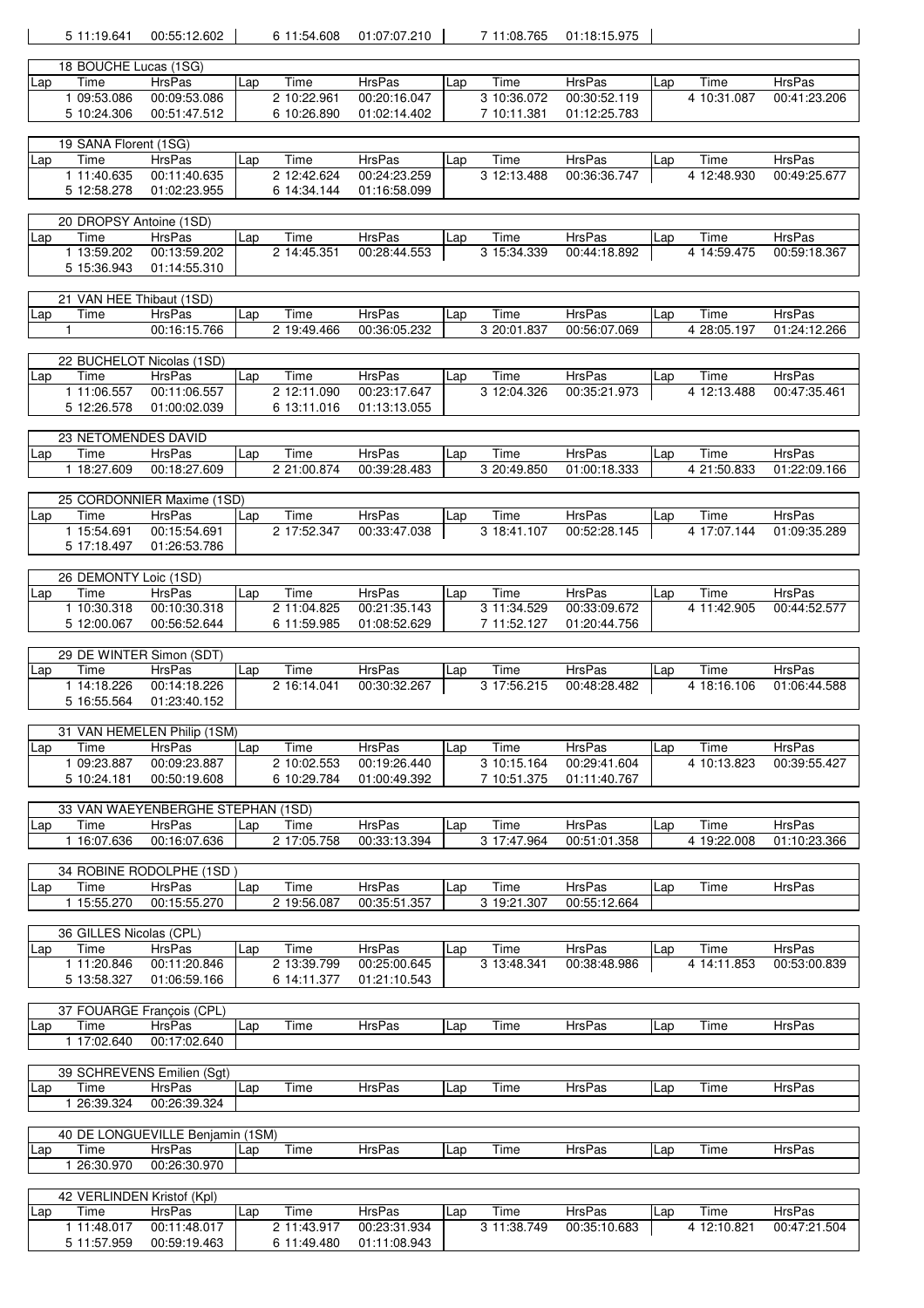|              | 43 JOOSTENS Jasper (Kpl)       |                               |     |             |               |     |             |               |     |             |               |
|--------------|--------------------------------|-------------------------------|-----|-------------|---------------|-----|-------------|---------------|-----|-------------|---------------|
| Lap          | Time                           | <b>HrsPas</b>                 | Lap | Time        | <b>HrsPas</b> | Lap | Time        | <b>HrsPas</b> | Lap | Time        | <b>HrsPas</b> |
|              | 1 12:25.404                    | 00:12:25.404                  |     | 2 11:28.884 | 00:23:54.288  |     | 3 12:03.087 | 00:35:57.375  |     | 4 11:40.299 | 00:47:37.674  |
|              | 5 11:43.979                    | 00:59:21.653                  |     | 6 11:48.550 | 01:11:10.203  |     |             |               |     |             |               |
|              |                                |                               |     |             |               |     |             |               |     |             |               |
|              |                                | 44 VERBRUGGEN Jasper (1Sgt)   |     |             |               |     |             |               |     |             |               |
| Lap          | Time                           | <b>HrsPas</b>                 | Lap | Time        | <b>HrsPas</b> | Lap | Time        | <b>HrsPas</b> | Lap | Time        | <b>HrsPas</b> |
|              | 1 11:44.627                    | 00:11:44.627                  |     | 2 12:04.409 | 00:23:49.036  |     | 3 12:29.720 | 00:36:18.756  |     | 4 12:26.661 | 00:48:45.417  |
|              | 5 12:45.808                    | 01:01:31.225                  |     | 6 12:12.950 | 01:13:44.175  |     |             |               |     |             |               |
|              |                                |                               |     |             |               |     |             |               |     |             |               |
|              |                                |                               |     |             |               |     |             |               |     |             |               |
|              | 45 GEYS Jo (1Sdt)              |                               |     |             |               |     |             |               |     |             |               |
| Lap          | Time                           | <b>HrsPas</b>                 | Lap | Time        | <b>HrsPas</b> | Lap | Time        | <b>HrsPas</b> | Lap | Time        | <b>HrsPas</b> |
|              | 1 12:24.142                    | 00:12:24.142                  |     | 2 13:13.973 | 00:25:38.115  |     | 3 15:19.533 | 00:40:57.648  |     | 4 15:46.973 | 00:56:44.621  |
|              | 5 16:02.400                    | 01:12:47.021                  |     |             |               |     |             |               |     |             |               |
|              |                                |                               |     |             |               |     |             |               |     |             |               |
|              | 46 VREYS Pieter (Sgt)          |                               |     |             |               |     |             |               |     |             |               |
| Lap          | Time                           | HrsPas                        | Lap | Time        | <b>HrsPas</b> | Lap | Time        | <b>HrsPas</b> | Lap | Time        | <b>HrsPas</b> |
|              | 1 09:49.033                    | 00:09:49.033                  |     | 2 10:41.158 | 00:20:30.191  |     | 3 10:37.602 | 00:31:07.793  |     | 4 11:08.578 | 00:42:16.371  |
|              |                                |                               |     |             |               |     |             |               |     |             |               |
|              | 5 11:19.352                    | 00:53:35.723                  |     | 6 11:13.148 | 01:04:48.871  |     | 7 11:07.276 | 01:15:56.147  |     |             |               |
|              |                                |                               |     |             |               |     |             |               |     |             |               |
|              | 48 Amourette Loïc (sgt)        |                               |     |             |               |     |             |               |     |             |               |
| Lap          | Time                           | <b>HrsPas</b>                 | Lap | Time        | <b>HrsPas</b> | Lap | Time        | <b>HrsPas</b> | Lap | Time        | <b>HrsPas</b> |
|              | 1 14:13.573                    | 00:14:13.573                  |     | 2 15:07.395 | 00:29:20.968  |     | 3 16:33.003 | 00:45:53.971  |     | 4 16:28.929 | 01:02:22.900  |
|              | 5 15:31.714                    | 01:17:54.614                  |     |             |               |     |             |               |     |             |               |
|              |                                |                               |     |             |               |     |             |               |     |             |               |
|              | 49 Smeyers Eli (Cdt)           |                               |     |             |               |     |             |               |     |             |               |
| Lap          | Time                           | <b>HrsPas</b>                 |     | Time        | <b>HrsPas</b> |     | Time        | <b>HrsPas</b> |     | Time        | <b>HrsPas</b> |
|              |                                |                               | Lap |             |               | Lap |             |               | Lap |             |               |
|              | 1 09:37.618                    | 00:09:37.618                  |     | 2 10:13.553 | 00:19:51.171  |     | 3 10:14.545 | 00:30:05.716  |     | 4 10:00.215 | 00:40:05.931  |
|              | 5 09:57.299                    | 00:50:03.230                  |     | 6 09:58.685 | 01:00:01.915  |     | 7 09:52.874 | 01:09:54.789  |     | 8 10:08.900 | 01:20:03.689  |
|              |                                |                               |     |             |               |     |             |               |     |             |               |
|              |                                | 50 ULIANA Maxime (1 Sergent)  |     |             |               |     |             |               |     |             |               |
| Lap          | Time                           | <b>HrsPas</b>                 | Lap | Time        | HrsPas        | Lap | Time        | <b>HrsPas</b> | Lap | Time        | <b>HrsPas</b> |
|              | 1 11:42.889                    | 00:11:42.889                  |     | 2 11:45.882 | 00:23:28.771  |     | 3 12:07.595 | 00:35:36.366  |     | 4 12:15.596 | 00:47:51.962  |
|              | 5 12:02.571                    | 00:59:54.533                  |     | 6 12:28.459 | 01:12:22.992  |     |             |               |     |             |               |
|              |                                |                               |     |             |               |     |             |               |     |             |               |
|              |                                |                               |     |             |               |     |             |               |     |             |               |
|              |                                | 51 SLACHMUYLDERS Jelle (1SM)  |     |             |               |     |             |               |     |             |               |
| Lap          | Time                           | <b>HrsPas</b>                 | Lap | Time        | HrsPas        | Lap | Time        | HrsPas        | Lap | Time        | <b>HrsPas</b> |
|              | 1 12:32.393                    | 00:12:32.393                  |     | 2 14:25.479 | 00:26:57.872  |     | 314:08.357  | 00:41:06.229  |     | 4 14:48.308 | 00:55:54.537  |
|              |                                |                               |     |             |               |     |             |               |     |             |               |
|              |                                | 52 LECOMTE Aurian (1SM)       |     |             |               |     |             |               |     |             |               |
|              |                                |                               |     |             | <b>HrsPas</b> |     |             |               |     | Time        | <b>HrsPas</b> |
|              |                                |                               |     |             |               |     |             |               |     |             |               |
| Lap          | Time                           | HrsPas                        | Lap | Time        |               | Lap | Time        | <b>HrsPas</b> | Lap |             |               |
|              | 1 12:33.076                    | 00:12:33.076                  |     | 2 12:40.783 | 00:25:13.859  |     | 3 12:42.066 | 00:37:55.925  |     | 4 13:09.857 | 00:51:05.782  |
|              | 5 13:43.791                    | 01:04:49.573                  |     | 6 14:31.292 | 01:19:20.865  |     |             |               |     |             |               |
|              |                                |                               |     |             |               |     |             |               |     |             |               |
|              |                                | 54 MOREELS Jasper (1SG)       |     |             |               |     |             |               |     |             |               |
| Lap          | Time                           | HrsPas                        | Lap | Time        | HrsPas        | Lap | Time        | HrsPas        | Lap | Time        | HrsPas        |
|              | 1 11:00.415                    | 00:11:00.415                  |     | 2 11:14.327 | 00:22:14.742  |     | 311:19.889  | 00:33:34.631  |     | 4 11:35.378 | 00:45:10.009  |
|              | 5 11:37.920                    | 00:56:47.929                  |     | 6 11:36.806 | 01:08:24.735  |     | 7 11:17.200 | 01:19:41.935  |     |             |               |
|              |                                |                               |     |             |               |     |             |               |     |             |               |
|              |                                |                               |     |             |               |     |             |               |     |             |               |
|              | 55 HERMANS Koen (Kapt)         |                               |     |             |               |     |             |               |     |             |               |
| Lap          | Time                           | <b>HrsPas</b>                 | Lap | Time        | <b>HrsPas</b> | Lap | Time        | HrsPas        | Lap | Time        | <b>HrsPas</b> |
|              | 1 11:41.876                    | 00:11:41.876                  |     | 2 13:07.831 | 00:24:49.707  |     | 3 13:29.378 | 00:38:19.085  |     | 4 13:40.876 | 00:51:59.961  |
|              | 5 15:50.301                    | 01:07:50.262                  |     | 6 16:03.703 | 01:23:53.965  |     |             |               |     |             |               |
|              |                                |                               |     |             |               |     |             |               |     |             |               |
|              |                                | 56 APPELTANTS SCOTT (1SDT)    |     |             |               |     |             |               |     |             |               |
| Lap          | Time                           | HrsPas                        | Lap | Time        | <b>HrsPas</b> | Lap | Time        | HrsPas        | Lap | Time        | <b>HrsPas</b> |
| $\mathbf{1}$ |                                | 00:18:27.557                  |     | 2 19:47.420 | 00:38:14.977  |     | 3 19:58.768 | 00:58:13.745  |     | 4 20:19.041 | 01:18:32.786  |
|              |                                |                               |     |             |               |     |             |               |     |             |               |
|              |                                | 57 SCHUERMANS Jens (Cpl)      |     |             |               |     |             |               |     |             |               |
|              |                                |                               |     |             |               |     |             |               |     |             |               |
| Lap          | Time                           | <b>HrsPas</b>                 | Lap | Time        | <b>HrsPas</b> | Lap | Time        | HrsPas        | Lap | Time        | <b>HrsPas</b> |
|              | 1 08:10.169                    | 00:08:10.169                  |     | 2 08:46.827 | 00:16:56.996  |     | 3 08:52.038 | 00:25:49.034  |     | 4 08:59.399 | 00:34:48.433  |
|              | 5 08:46.786                    | 00:43:35.219                  |     | 6 08:52.203 | 00:52:27.422  |     | 7 08:47.261 | 01:01:14.683  |     | 8 08:51.521 | 01:10:06.204  |
|              |                                |                               |     |             |               |     |             |               |     |             |               |
|              | 58 ELEN Sander (1Sgt)          |                               |     |             |               |     |             |               |     |             |               |
| Lap          | Time                           | <b>HrsPas</b>                 | Lap | Time        | <b>HrsPas</b> | Lap | Time        | HrsPas        | Lap | Time        | HrsPas        |
|              | 1 08:33.474                    | 00:08:33.474                  |     | 2 09:23.097 | 00:17:56.571  |     | 3 09:22.414 | 00:27:18.985  |     | 4 09:20.719 | 00:36:39.704  |
|              | 5 09:22.643                    | 00:46:02.347                  |     | 6 09:10.833 | 00:55:13.180  |     | 7 08:58.262 | 01:04:11.442  |     | 8 08:54.334 | 01:13:05.776  |
|              |                                |                               |     |             |               |     |             |               |     |             |               |
|              |                                | 59 WINDMOLDERS Roan (1SgtMaj) |     |             |               |     |             |               |     |             |               |
|              |                                |                               |     |             |               |     |             |               |     |             |               |
| Lap          | Time                           | HrsPas                        | Lap | Time        | <b>HrsPas</b> | Lap | Time        | HrsPas        | Lap | Time        | <b>HrsPas</b> |
|              | 1 08:36.721                    | 00:08:36.721                  |     | 2 09:22.434 | 00:17:59.155  |     | 3 09:30.934 | 00:27:30.089  |     | 4 09:49.670 | 00:37:19.759  |
|              | 5 09:51.818                    | 00:47:11.577                  |     | 6 09:46.113 | 00:56:57.690  |     | 7 09:47.353 | 01:06:45.043  |     | 8 09:45.099 | 01:16:30.142  |
|              |                                |                               |     |             |               |     |             |               |     |             |               |
|              |                                | 60 RAEVES Mats (1SgtMaj)      |     |             |               |     |             |               |     |             |               |
| Lap          | Time                           | <b>HrsPas</b>                 | Lap | Time        | <b>HrsPas</b> | Lap | Time        | HrsPas        | Lap | Time        | <b>HrsPas</b> |
|              | 1 10:05.804                    | 00:10:05.804                  |     | 2 10:12.042 | 00:20:17.846  |     | 3 10:36.092 | 00:30:53.938  |     | 4 10:30.364 | 00:41:24.302  |
|              | 5 10:27.698                    | 00:51:52.000                  |     | 6 10:43.164 | 01:02:35.164  |     | 7 10:06.232 | 01:12:41.396  |     |             |               |
|              |                                |                               |     |             |               |     |             |               |     |             |               |
|              |                                |                               |     |             |               |     |             |               |     |             |               |
| Lap          | 61 JORIS Manuel (Adjt)<br>Time | <b>HrsPas</b>                 | Lap | Time        | <b>HrsPas</b> | Lap | Time        | <b>HrsPas</b> | Lap | Time        | <b>HrsPas</b> |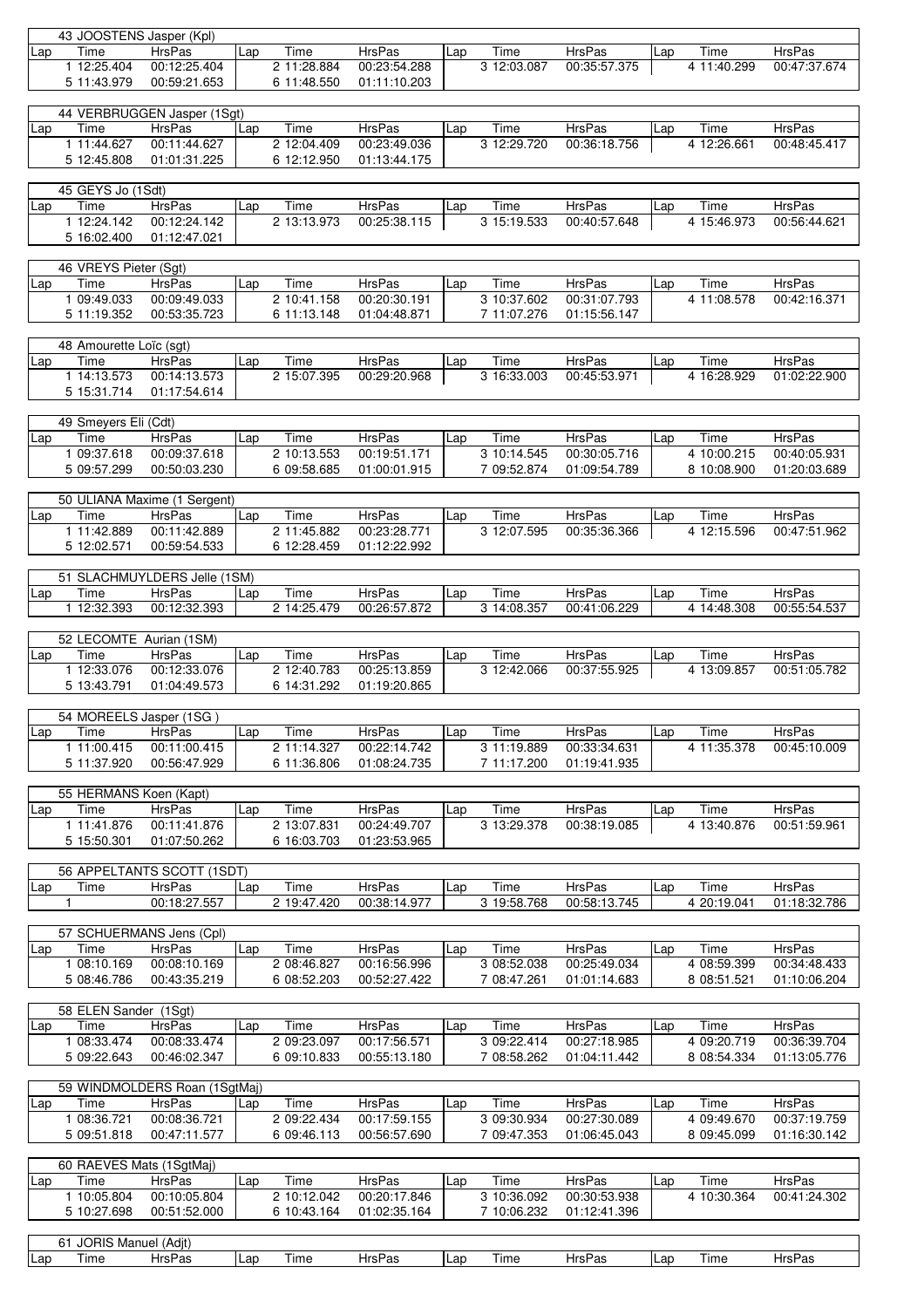| 1 09:07.097                | 00:09:07.097                          |      |                                   |                               |     |                            |                               |     |                     |                               |
|----------------------------|---------------------------------------|------|-----------------------------------|-------------------------------|-----|----------------------------|-------------------------------|-----|---------------------|-------------------------------|
|                            | 63 VAN LINDT Hans (1SgtMaj)           |      |                                   |                               |     |                            |                               |     |                     |                               |
| Time<br>Lap                | <b>HrsPas</b>                         | Lap  | Time                              | <b>HrsPas</b>                 | Lap | Time                       | <b>HrsPas</b>                 | Lap | Time                | <b>HrsPas</b>                 |
| 1 11:07.570                | 00:11:07.570                          |      | 2 12:24.199                       | 00:23:31.769                  |     | 3 12:46.595                | 00:36:18.364                  |     | 4 12:42.789         | 00:49:01.153                  |
| 5 12:44.548                | 01:01:45.701                          |      | 6 12:37.537                       | 01:14:23.238                  |     |                            |                               |     |                     |                               |
|                            | 64 PAESEN Jente (1SgtMaj)             |      |                                   |                               |     |                            |                               |     |                     |                               |
| Time<br>Lap                | HrsPas                                | Lap  | Time                              | <b>HrsPas</b>                 | Lap | Time                       | <b>HrsPas</b>                 | Lap | Time                | <b>HrsPas</b>                 |
| 1 12:45.897                | 00:12:45.897                          |      | 2 12:59.786                       | 00:25:45.683                  |     | 3 12:58.526                | 00:38:44.209                  |     | 4 13:25.285         | 00:52:09.494                  |
| 5 14:11.686                | 01:06:21.180                          |      | 6 14:45.495                       | 01:21:06.675                  |     |                            |                               |     |                     |                               |
|                            | 65 Gerlache Thomas (1SD)              |      |                                   |                               |     |                            |                               |     |                     |                               |
| Time<br>Lap                | <b>HrsPas</b>                         | Lap  | Time                              | <b>HrsPas</b>                 | Lap | Time                       | <b>HrsPas</b>                 | Lap | Time                | HrsPas                        |
| 1 14:32.039                | 00:14:32.039                          |      | 2 15:05.534                       | 00:29:37.573                  |     | 3 17:11.796                | 00:46:49.369                  |     | 4 16:52.463         | 01:03:41.832                  |
| 5 15:40.438                | 01:19:22.270                          |      |                                   |                               |     |                            |                               |     |                     |                               |
|                            | 66 Tavernier Tom (1SD)                |      |                                   |                               |     |                            |                               |     |                     |                               |
| Time<br>Lap                | <b>HrsPas</b>                         | Lap  | Time                              | <b>HrsPas</b>                 | Lap | Time                       | <b>HrsPas</b>                 | Lap | Time                | <b>HrsPas</b>                 |
| 1 14:28.752<br>5 16:42.475 | 00:14:28.752<br>01:15:23.930          |      | 2 13:51.731                       | 00:28:20.483                  |     | 3 14:41.443                | 00:43:01.926                  |     | 4 15:39.529         | 00:58:41.455                  |
|                            |                                       |      |                                   |                               |     |                            |                               |     |                     |                               |
|                            | 67 Grosjean Geoffrey (1SG)            |      |                                   |                               |     |                            |                               |     |                     |                               |
| Time<br>Lap                | <b>HrsPas</b>                         | Lap  | Time                              | <b>HrsPas</b>                 | Lap | Time                       | <b>HrsPas</b>                 | Lap | Time                | <b>HrsPas</b>                 |
| 1 12:32.703<br>5 11:28.139 | 00:12:32.703<br>00:58:02.682          |      | 2 11:22.517<br>6 11:09.323        | 00:23:55.220<br>01:09:12.005  |     | 3 11:27.540<br>7 10:54.683 | 00:35:22.760<br>01:20:06.688  |     | 4 11:11.783         | 00:46:34.543                  |
|                            |                                       |      |                                   |                               |     |                            |                               |     |                     |                               |
|                            | 68 Franssens Tom (1SM)                |      |                                   |                               |     |                            |                               |     |                     |                               |
| Time<br>Lap                | <b>HrsPas</b>                         | Lap  | Time                              | <b>HrsPas</b>                 | Lap | Time                       | <b>HrsPas</b>                 | Lap | Time                | <b>HrsPas</b>                 |
| 1 10:08.656<br>5 10:37.872 | 00:10:08.656<br>00:52:42.621          |      | 2 10:38.078<br>6 10:47.877        | 00:20:46.734<br>01:03:30.498  |     | 3 10:44.819<br>7 10:16.780 | 00:31:31.553<br>01:13:47.278  |     | 4 10:33.196         | 00:42:04.749                  |
|                            |                                       |      |                                   |                               |     |                            |                               |     |                     |                               |
|                            | 70 Pylyser Jonas (Sdt)                |      |                                   |                               |     |                            |                               |     |                     |                               |
| Time<br>Lap                | HrsPas                                | Lap  | Time                              | <b>HrsPas</b>                 | Lap | Time                       | <b>HrsPas</b>                 | Lap | Time                | <b>HrsPas</b>                 |
| 1 12:29.685<br>5 13:37.608 | 00:12:29.685<br>01:04:50.091          |      | 2 12:34.289<br>6 14:11.501        | 00:25:03.974<br>01:19:01.592  |     | 3 13:05.081                | 00:38:09.055                  |     | 4 13:03.428         | 00:51:12.483                  |
|                            |                                       |      |                                   |                               |     |                            |                               |     |                     |                               |
|                            | 71 Claeys Laurens (Sdt)               |      |                                   |                               |     |                            |                               |     |                     |                               |
| Time<br>Lap<br>1 12:29.208 | <b>HrsPas</b><br>00:12:29.208         | Lap  | Time<br>2 12:34.043               | <b>HrsPas</b><br>00:25:03.251 | Lap | Time<br>3 13:05.205        | <b>HrsPas</b><br>00:38:08.456 | Lap | Time<br>4 13:55.909 | <b>HrsPas</b><br>00:52:04.365 |
| 5 14:01.906                | 01:06:06.271                          |      | 6 13:57.774                       | 01:20:04.045                  |     |                            |                               |     |                     |                               |
|                            |                                       |      |                                   |                               |     |                            |                               |     |                     |                               |
|                            | 72 Perignon Denis (Sdt)               |      |                                   |                               |     |                            |                               |     |                     |                               |
| Time<br>Lap<br>1 09:54.905 | HrsPas<br>00:09:54.905                | Lap  | Time<br>2 10:22.238               | <b>HrsPas</b><br>00:20:17.143 | Lap | Time<br>3 10:35.968        | HrsPas<br>00:30:53.111        | Lap | Time<br>4 10:28.979 | <b>HrsPas</b><br>00:41:22.090 |
|                            | 5 10:28.172   00:51:50.262            |      |                                   | 6 10:55.923 01:02:46.185      |     |                            | 7 10:48.086 01:13:34.271      |     |                     |                               |
|                            |                                       |      |                                   |                               |     |                            |                               |     |                     |                               |
|                            | 74 Craeghs Brecht (1SgtMaj)           |      |                                   |                               |     |                            | <b>HrsPas</b>                 |     |                     | HrsPas                        |
| Time<br>Lap<br>1 12:38.266 | HrsPas<br>00:12:38.266                | Lap  | Time<br>2 12:24.364               | HrsPas<br>00:25:02.630        | Lap | Time<br>3 12:16.466        | 00:37:19.096                  | Lap | Time<br>4 12:28.295 | 00:49:47.391                  |
| 5 12:57.285                | 01:02:44.676                          |      | 6 12:42.086                       | 01:15:26.762                  |     |                            |                               |     |                     |                               |
|                            |                                       |      |                                   |                               |     |                            |                               |     |                     |                               |
| Time                       | 75 Dehuysser Arne (1SgtMaj)<br>HrsPas | Lap  | Time                              | <b>HrsPas</b>                 | Lap | Time                       | <b>HrsPas</b>                 | Lap | Time                | <b>HrsPas</b>                 |
| Lap<br>1 13:13.813         | 00:13:13.813                          |      |                                   |                               |     |                            |                               |     |                     |                               |
|                            |                                       |      |                                   |                               |     |                            |                               |     |                     |                               |
|                            | 76 BOLLEN PIETER (1SG)                |      |                                   |                               |     |                            |                               |     |                     |                               |
| Time<br>Lap<br>1 13:14.992 | <b>HrsPas</b><br>00:13:14.992         | TLap | $\overline{T}$ ime<br>2 11:58.516 | HrsPas<br>00:25:13.508        | Lap | Time<br>3 12:30.920        | HrsPas<br>00:37:44.428        | Lap | Time<br>4 12:49.179 | HrsPas<br>00:50:33.607        |
|                            | 5 13:44.494  01:04:18.101             |      | 6 13:17.447                       | 01:17:35.548                  |     |                            |                               |     |                     |                               |
|                            |                                       |      |                                   |                               |     |                            |                               |     |                     |                               |
| Time                       | 77 DE NYS ARNO (1SD)<br>HrsPas        |      | Time                              | <b>HrsPas</b>                 | Lap | Time                       | <b>HrsPas</b>                 |     | Time                | <b>HrsPas</b>                 |
| Lap<br>1 19:59.650         | 00:19:59.650                          | Lap  |                                   |                               |     |                            |                               | Lap |                     |                               |
|                            |                                       |      |                                   |                               |     |                            |                               |     |                     |                               |
|                            | 78 CHAUVEAU NJORD (1SD)               |      |                                   |                               |     |                            |                               |     |                     |                               |
| Time<br>Lap<br>1 18:13.961 | HrsPas<br>00:18:13.961                | Lap  | Time<br>2 20:59.261               | <b>HrsPas</b><br>00:39:13.222 | Lap | Time<br>3 19:02.756        | HrsPas<br>00:58:15.978        | Lap | Time<br>4 16:52.173 | HrsPas<br>01:15:08.151        |
|                            |                                       |      |                                   |                               |     |                            |                               |     |                     |                               |
|                            | 79 GYSELINCK JENS (1SD)               |      |                                   |                               |     |                            |                               |     |                     |                               |
| Time<br>Lap                | HrsPas                                | Lap  | Time                              | <b>HrsPas</b>                 | Lap | Time                       | <b>HrsPas</b>                 | Lap | Time                | HrsPas                        |
| 1 14:49.409<br>5 17:14.114 | 00:14:49.409<br>01:26:01.677          |      | 2 14:26.369                       | 00:29:15.778                  |     | 3 21:28.458                | 00:50:44.236                  |     | 4 18:03.327         | 01:08:47.563                  |
|                            |                                       |      |                                   |                               |     |                            |                               |     |                     |                               |
|                            | 80 CHRISTIAENS YOSHI (SGT)            |      |                                   |                               |     |                            |                               |     |                     |                               |
| Time<br>Lap                | HrsPas                                | Lap_ | Time                              | HrsPas                        | Lap | Time                       | HrsPas                        | Lap | Time                | HrsPas                        |
| 1 10:36.655<br>5 12:03.665 | 00:10:36.655                          |      | 2 11:39.431                       | 00:22:16.086                  |     | 3 11:57.999                | 00:34:14.085<br>01:22:39.295  |     |                     | 4 11:44.518  00:45:58.603     |
|                            | 00:58:02.268                          |      | 6 12:05.238                       | 01:10:07.506                  |     | 7 12:31.789                |                               |     |                     |                               |

83 Planckaert Emiel (SDT)